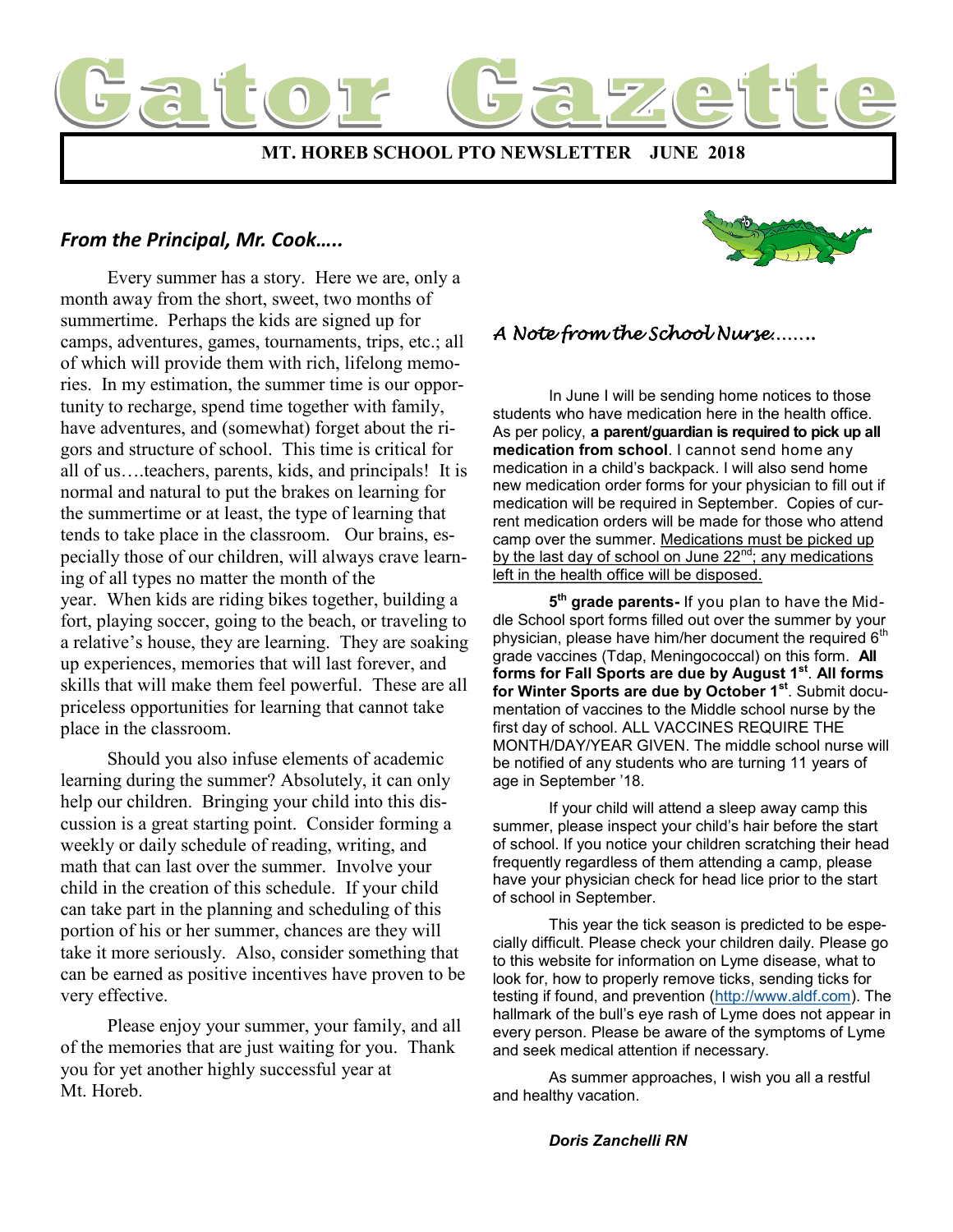#### **The 2018-2019 Volunteer SOS Form:**

**Please fill out and submit the SOS forms. There are many different opportunities to get involved at Mt. Horeb. We rely on our parent volunteers to run the programs for our school.** 

Go to: **[https://mthorebpto.org/Page.aspx?\\_=Mt](https://mthorebpto.org/Page.aspx?_=Mt-Horeb-Volunteer)-Horeb-Volunteer** for the volunteer page on the Mt. Horeb PTO website. On this page you will find the link to the SOS Form. *Please complete the Volunteer Form by June 1, 2018 if you're ready to join in planning the fun!* Thank you to those who already submitted!

**School Boxes:** Back to school shopping for next year right now...Are you kidding me? Let me remind you of the chaos that comes with last minute back to school shopping in the summer. Why not shop on-line with 1st Day School Supplies versus in-line at Wal-Mart, Target or Staples. In just a few clicks, you will get the exact supplies your teacher requested without the hassle and aggravation that comes with shopping last minute at big box retailers. *Orders are due June 15th!*

### **Link to School Box Ordering:**

### **<http://www.1stdayschoolsupplies.com/kits.php?sid=67199>**

**Staff Appreciation Week:** Thank you to all the volunteers who helped make this a HUGE success. Also, the Mt. Horeb PTO would like to recognize the following businesses for their generous contributions to our Staff Appreciation Week:

- Jules' Closet
- Smoothie King
- The Somerset Patriots
- Edgewood Pharmacy
- Natural Medicine & Rehabilitation
- TRU Salon & Spa
- Orange Theory Fitness, New Providence
- Aesthetiq Plastic Surgery
- Ohana Medical Spa
- Ciro's Pizza & Italian Deli
- Trattoria La Strada
- Panatieri's of Warren
- Starbucks of Warren
- Olivia Nails
- Thirty One, Robyn Ivy Consultant
- LuLaRoe

#### **Upcoming Events:**

Field Day: Friday, June 8<sup>th</sup> with a rain date of June 12<sup>th</sup>

**Final PTO Meeting:** Thursday, June 14<sup>h</sup> at 9:30am

*A special thank you to Sushama Sekhar and Mia Downing and their committee for the creative display case outside the APR!*